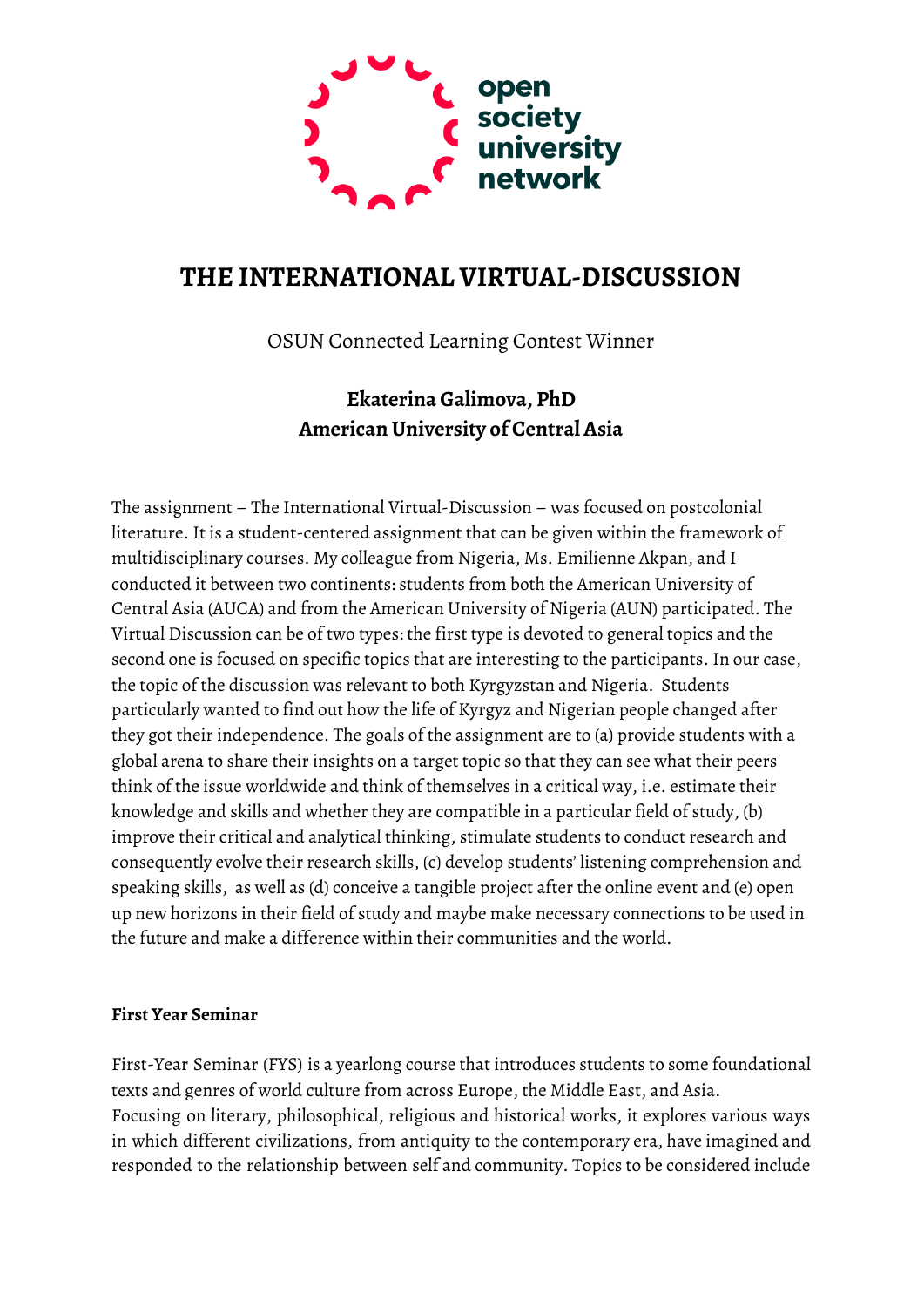human existence, truth, love, authority, reason and religion as they have been explored by individuals and societies throughout history.

In the first semester, students engage with texts that primarily address notions of selfhood and individuality and in the second semester they study texts that primarily address notions of community and collective identity.

## **Practical and pedagogical value**

This task was assigned at the very beginning of the Spring semester in 2020 and conducted at the end of the same semester due to the unexpected changes in the teaching and learning process caused by Covid-19 pandemic. Ideally, the assignment requires not more than a month for the students to be ready. Longer terms might allow students to forget about it, whereas shorter terms might not fit the students' schedule.

Since it was the first time we had given this assignment, we came to the conclusion that to meet the requirements and goals of the assignment, it would be better to conduct it at the beginning of the semester. The earlier the event is conducted, the sooner the students will be able to critically evaluate themselves and identify their short/long term goals within the framework of the course, and maybe willing to have another discussion.

Below are abstracts from the article published on the AUCA website and student entries from the e-course online forum:

…Right after the winter break, my AUN colleague and I discussed the logistics of our project and the feasibility of the initial online discussion. The next step was to encourage students to participate in the event as some apathetic students are not ready to be involved in this sort of initiative due to their modesty, incompetency in English, or because of some other reasons. As professionals, implementing student-centered approaches, the instructors from both universities understood the need of the students' consent to participate in online discussions with their international peers and having got a positive response from students we started our preparations for the discussion. Having selected 20 argumentative topics we shared them with our students to ascertain the top five they could relate with and discuss. At both universities, the selections were arrived at through voting. After exchanging via email the top picks, we once again asked our students to choose their favorite topic for the online discussion. The majority of the votes went to the topic on what motivates people to work. For the subsequent month, students from both universities prepared for the discussion while their instructors worked with their respective IT departments to determine the best medium of the online discussion. We started our trial sessions with Webex but after two unsuccessful connections, we moved to Skype. But the quality of the audio and video was not satisfactory and although being a little frustrated by this, we stayed hopeful about the interclass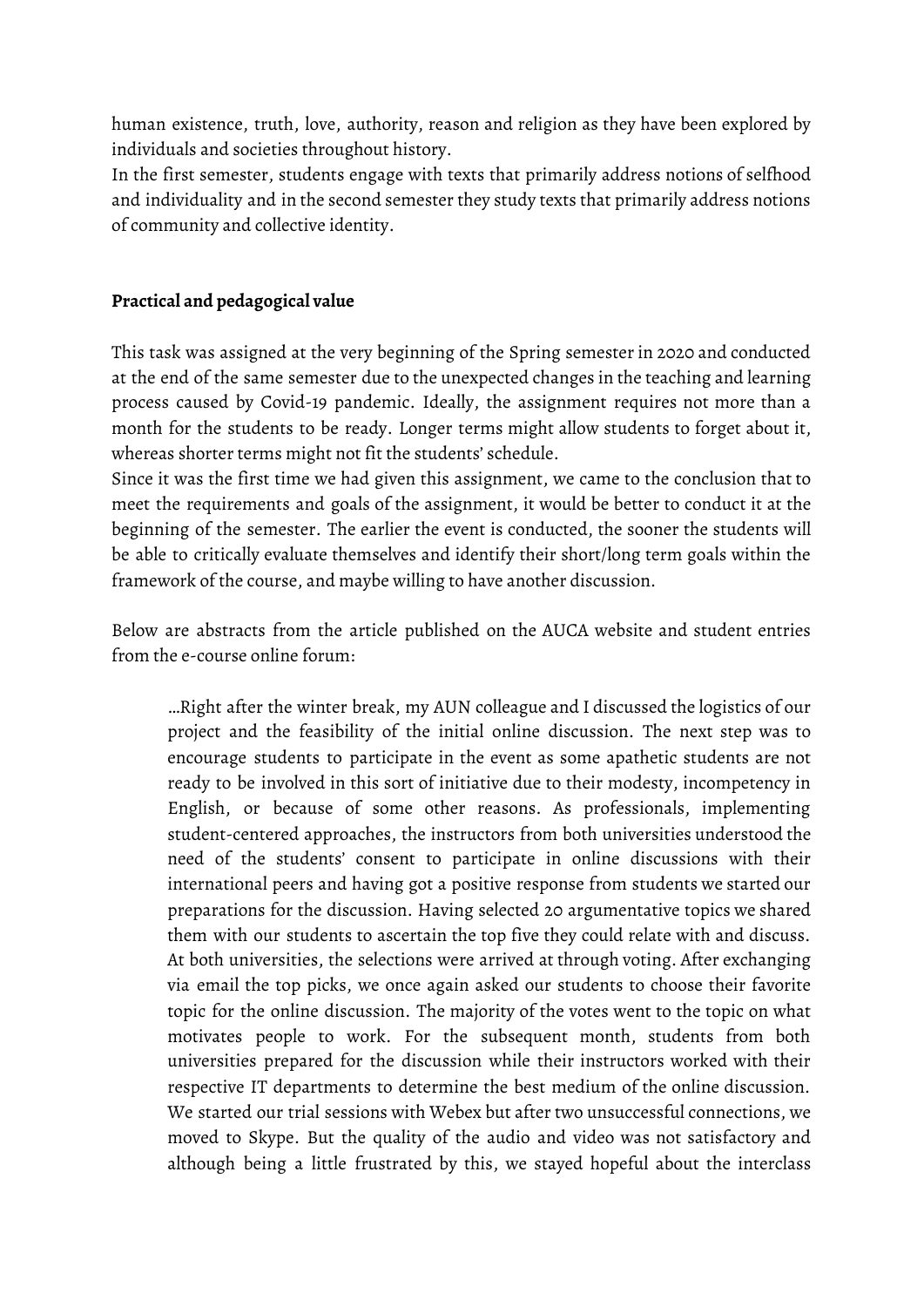discussion, especially as our students were now looking forward to its happening. While mulling over what action to take next, AUN IT specialists offered to try Zoom. Oh, blessed Zoom, our savior! We connected immediately with no audiovisual problems. That was the moment when I felt that my dream would have finally come true. We were so happy! Having already discussed the 'ground rules' prior to this moment, we finally, agreed on the day and time for the class interface. As we looked forward to the pioneer interaction, the Coronavirus pandemic scuttled our plans as globally, schools had to shut down while students went home. With the migration to online instruction via different platforms, we still had a chance to actualize the project. Besides Time difference between our countries, AUN had a different academic calendar and had a few weeks left to complete instruction and examinations. We had to schedule our inter-class meeting in between competing engagements for faculty and students.

#### (Galimova & Akpan 2020)

Based on the online follow-up forums, the Virtual Discussion on Postcolonial Literature discussed with AUN students played a great role in the arc of the FYS course. This assignment let the teacher realize some of the goals set in the syllabus. An online discussion gives all students the chance to express themselves because they may not feel comfortable speaking up in class to enhance interaction and collaboration. For instance, one of the aims of the FYS course was to stimulate students to conduct research; so, preparing for the online event, students had to look for the material that would be used in the online international discussion. Another aim of the course was to critically analyze the information, evolve research skills, and write a mini research paper on the students' investigations. The most active were those students whose research topics were about Human Rights, Gender Issues, and Post-colonialism. Having read such books as Things Fall Apart by Chinua Achebe, Tell My Horse by Hurston, Trials and Tribulations of National Consciousness by Frantz Fanon, Rivonia Trial Speech by Nelson Mandela, or Letter from a Birmingham Jail by Martin Luther King students got some information, took notes, analyzed the material. During the discussion the participants had a chance to ask any questions that interested them.

Thanks to the answers of their new friends from the AUN, AUCA students clearly understood the problem and wrote about their outcomes in their mini research papers. It is also worth mentioning that conducting research through talking to real/live people and getting first hand information is much more inspiring and encouraging rather than merely reading primary or secondary sources in the library or at home.

Some might claim that interviewing requires a lot of preparation, overcoming psychological problems (shyness, communication problems, language barrier), as well as linguistic ones (listening comprehension, speaking, etc.) Yes, that is true, discussion in a non-native language is hard; however, we – EFL/ESL teachers – need to take into consideration the fact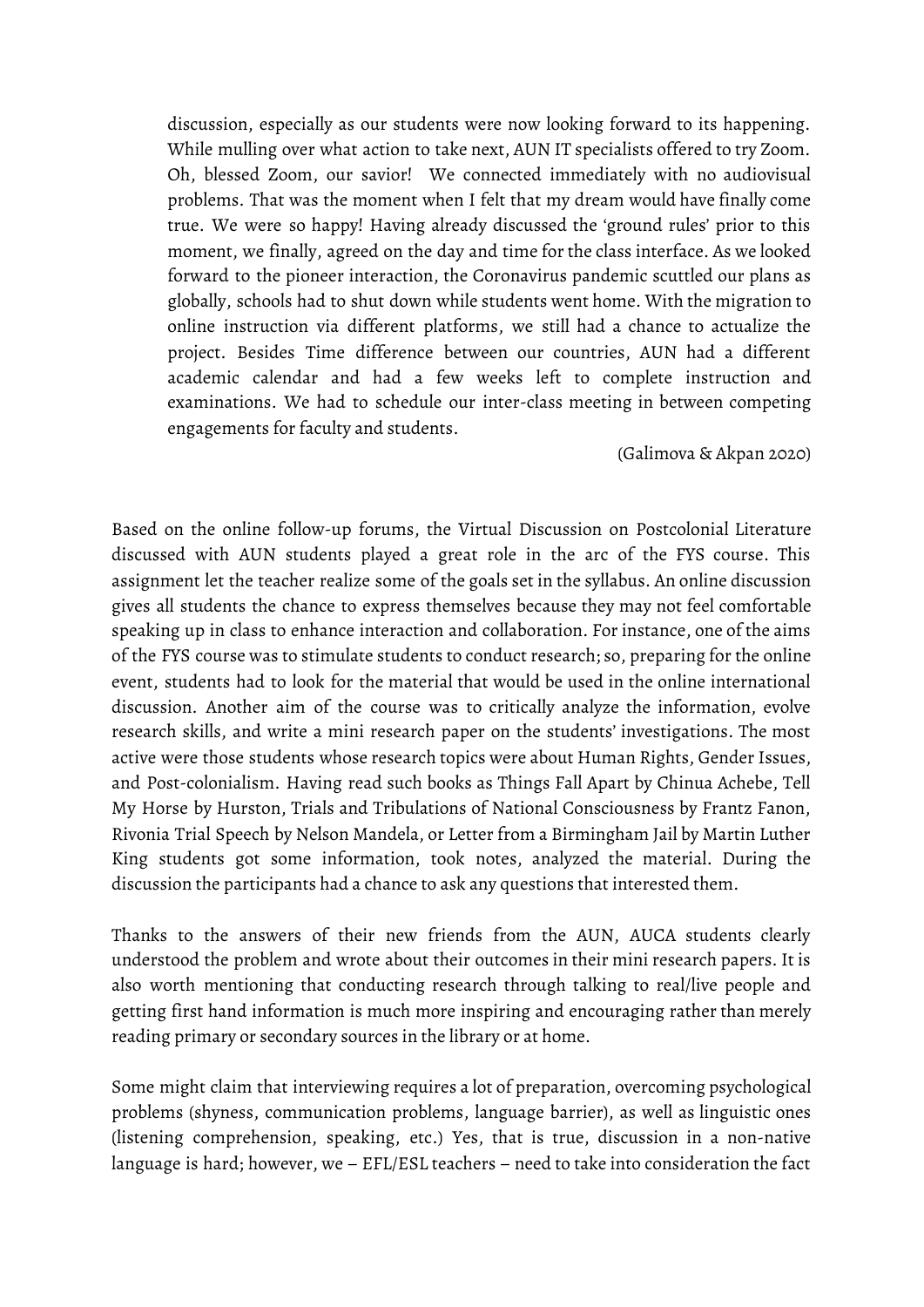that students have already had their basic knowledge and experience of discussion with their peers and teachers. Really what matters is that they need to get practice of communication with native speakers. To illustrate, one of the freshmen – Ratibor Goriainov – noted in this newspaper article (Gaoriainov 2020) that there were differences in Nigerian English dialect. Is it not fascinating? The more English dialects students hear and comprehend, the more chances to talk to different people from various countries, the better opportunities they will have in future, considering their long term goals, launching their businesses in their home countries and abroad.

Although FYS does not seem to be connected to real life, conceiving assignments to involve students into real life, so that students would be able to apply their theoretical knowledge in practice is rather challenging. This assignment did work well to achieve this aim too.

Besides evolving research skills that included preparing research questions for the discussion, leading talks, as well as improving analytical and critical thinking skills, students got acquainted with Nigerian culture. Some students were surprised to find out that people in that part of the world do have their own identical moral values, principles, and problems. Fulfilling this assignment students were able to learn about ethics in leading online discussions at the international level, based on the online follow-up forum. Moreover, students also learnt that they should be more prepared for such events. (The second online discussion proved that self awareness of their shortcomings did work!). Their answers became more detailed as they had read more material, some students worked on the pronunciation of the geographical names, author's names, and others overcame their shyness and the language barrier and started to ask questions.

Here are some quotations from Forum and articles published on websites of AUCA and AUN:

> …Following the first online discussion, AUCA students shared their impressions and concerns via an on-line forum posted on the e-course. Summarizing the forum entries and comments, students came up with the ideas that they needed more participants to take part in the event. They also noticed that they needed to practice their speaking and listening skills more, e.g. Zuhaylo Zulfova was impressed with the language skills of AUN students. Having read this comment, I understand that to improve English skills of my students more discussions with different peers are necessary to improve our students' self-awareness, self-assessment! I should also mention that there were times when it was hard for AUCA students to understand the accent of AUN students, and during those moments, Professor Emilienne Akpan was helpful with the interpretation of the main idea in the student's contribution. Despite the few linguistic challenges, AUCA students did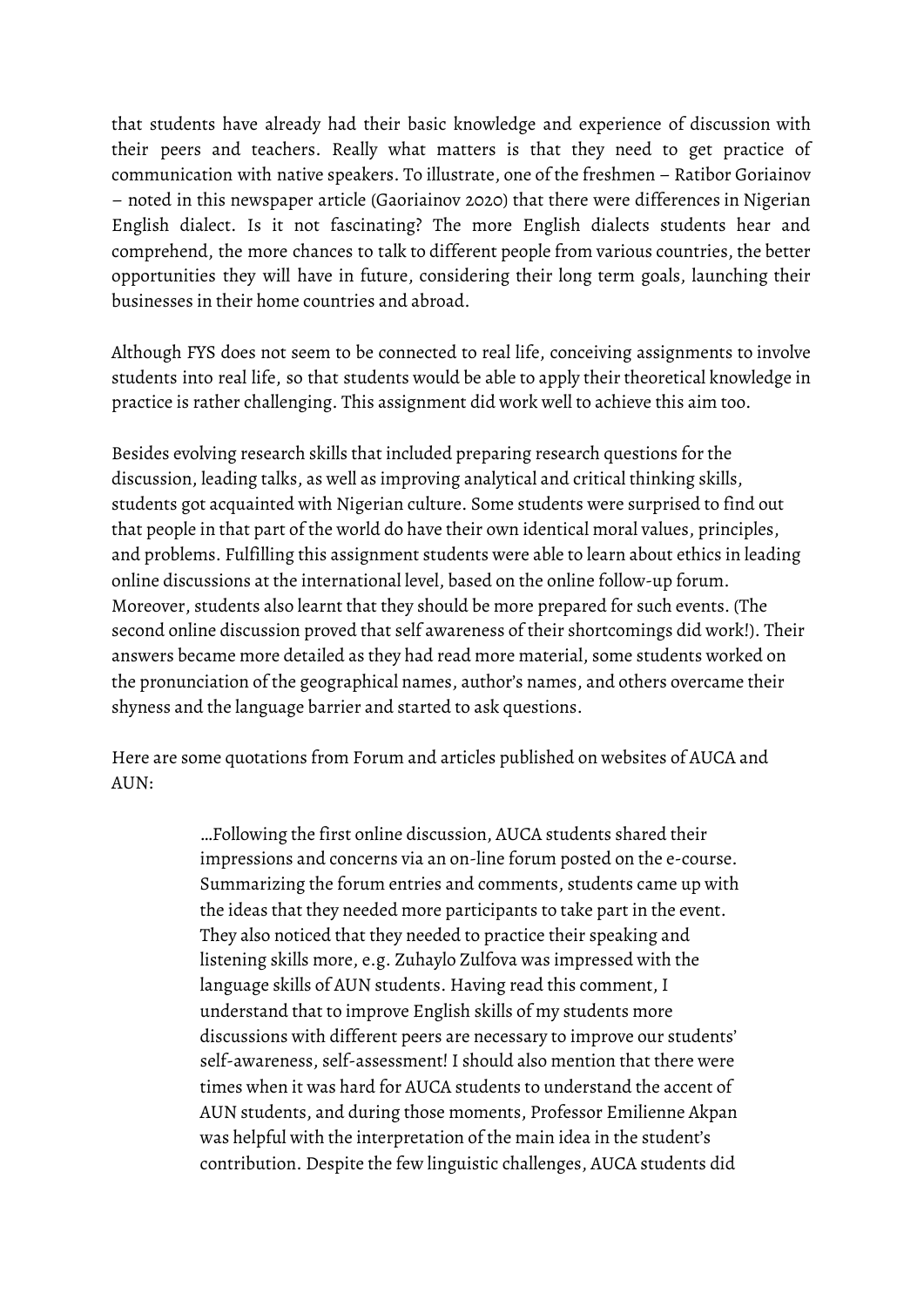a great job.

Ratibor G. Tue Apr 18, 2020 at 11:18 pm

…I cannot single out anyone in particular as they all seemed to complement each other; we were like a real family. At the end of the second discussion, I wondered if everything was clear to the AUN students. Personally, it seemed to me that it was not difficult at all to understand the Nigerian students, they just had a slight accent when they pronounced the sound [o], like we used to hear [ˈmʌni] while the AUN students said [moni], but in general there were no problems in understanding.

> (Goriainov, "Ratibor Goriainov\_image AUN&AUCA online discussions\_galimova", 2020)

The two Zoom-enabled discussions were a success for both students and organizers. If the former were able to get acquainted with another American university, its students and Nigerian culture, the latter were happy to be a part of a new tradition that will hopefully hold annually. In addition, students from both universities overcame their shyness, personal reservations about language competencies or peer acceptability, and participated actively in the discussions. Moreover, as AUCA students were writing their research on similar topics, they were eager to get relevant information from first-hand sources. For example, Nazarbakht Yoftova, whose research paper was about human rights in Africa, asked AUN students questions regarding the human rights of African citizens; Behruz Shabolov inquired about the positive and negative effects of the colonial era in Nigeria …While exchanging ideas, both AUN and AUCA students were able to practice their English language skills, such as reading, listening, and speaking. A review of the post-discussion comments on the AUCA online forum revealed that some AUCA students were very critical of themselves and resolved to do better participating in future events. For instance, Laliza Umatova, who used to be far from politics, wrote that the second online discussion inspired her to learn more about post-colonialism and politics in general.

(Galimova & Akpan 2020)

[Laliza](https://app.schoology.com/user/86543249) U. Tue Apr 28, 2020 at 10:29 pm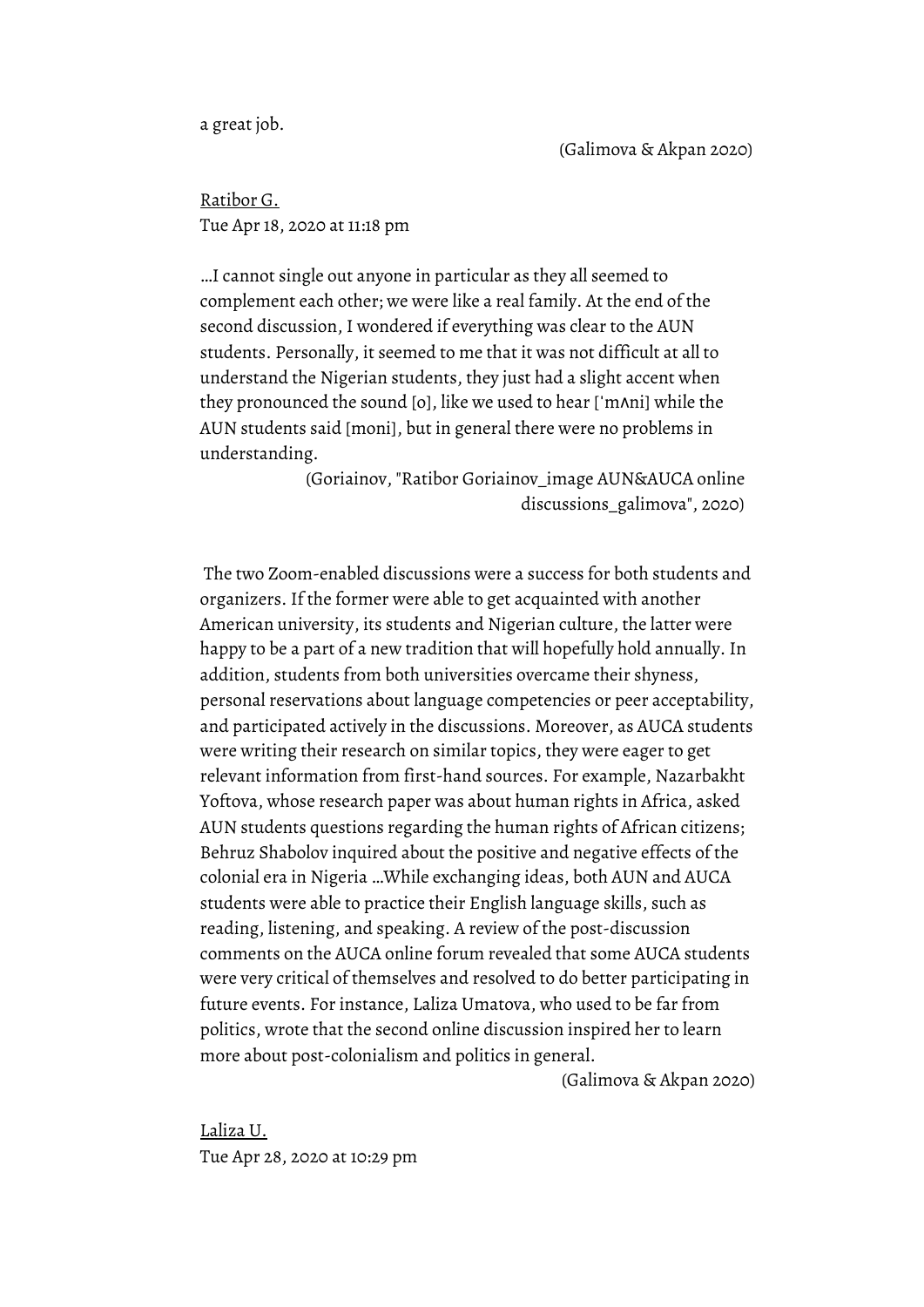Meeting different people from various countries always awakens in me the desire to learn more and more. Even better when I meet well educated or erudite people. It happens because during the conversation I start to feel weak in some educational aspects as I cannot freely support certain topics. This time me and my classmates met AUN students online and discussed a little bit about postcolonialism. Despite the fact that I am a person who is not into politics at all I decided to listen to the lecture and prepared some questions based on our program and text itself. It was my first time participating in such an activity. I really enjoyed the process and would like to do this activity more often. At the end and even after finishing the conference, I was thinking about improving myself, namely in history and politics. It gave me some kind of motivation to find out as much more information as possible, read more books, travel depending on possibilities and just be better day by day. Maybe my conclusions seem too serious and unexpectable because of its unrelated source of inspiration. But it happens to me almost every time and I consider it as a normal thing. Thus, it is important (not only for me I guess) to get the moral of any event that happens in our life.

> (Umatova, "Laliza Umatova\_image AUN&AUCA online discussions\_galimova", 2020)

In general, the AUCA students agreed on the need to have more engagements of this kind with students from other American universities in future. Because students change each semester, a new section of students will benefit from the interaction when next it holds. (Galimova & Akpan 2020)

…From AUN, the reflections were also very positive and the students appreciated the initiative and were happy to connect with intelligent peers who gladly shared their opinions and patiently listened while contributions were made. They were equally excited that they could support each other on relatable points and appreciate the flexibility in understanding the contexts, which guided their perspectives. For some of the students, this was the first time they were engaging with peers in an institution separated by time and continent. One remarkable takeaway from the connection was a revelation by a participating student. When Philip Bill Hansen shared the success of the discussion with his father, little did he know that he would be the catalyst for the second discussion that students were already looking forward to having. His father William "Bill" Hansen moved to the American University of Nigeria from the American University of Central Asia! Professor Hansen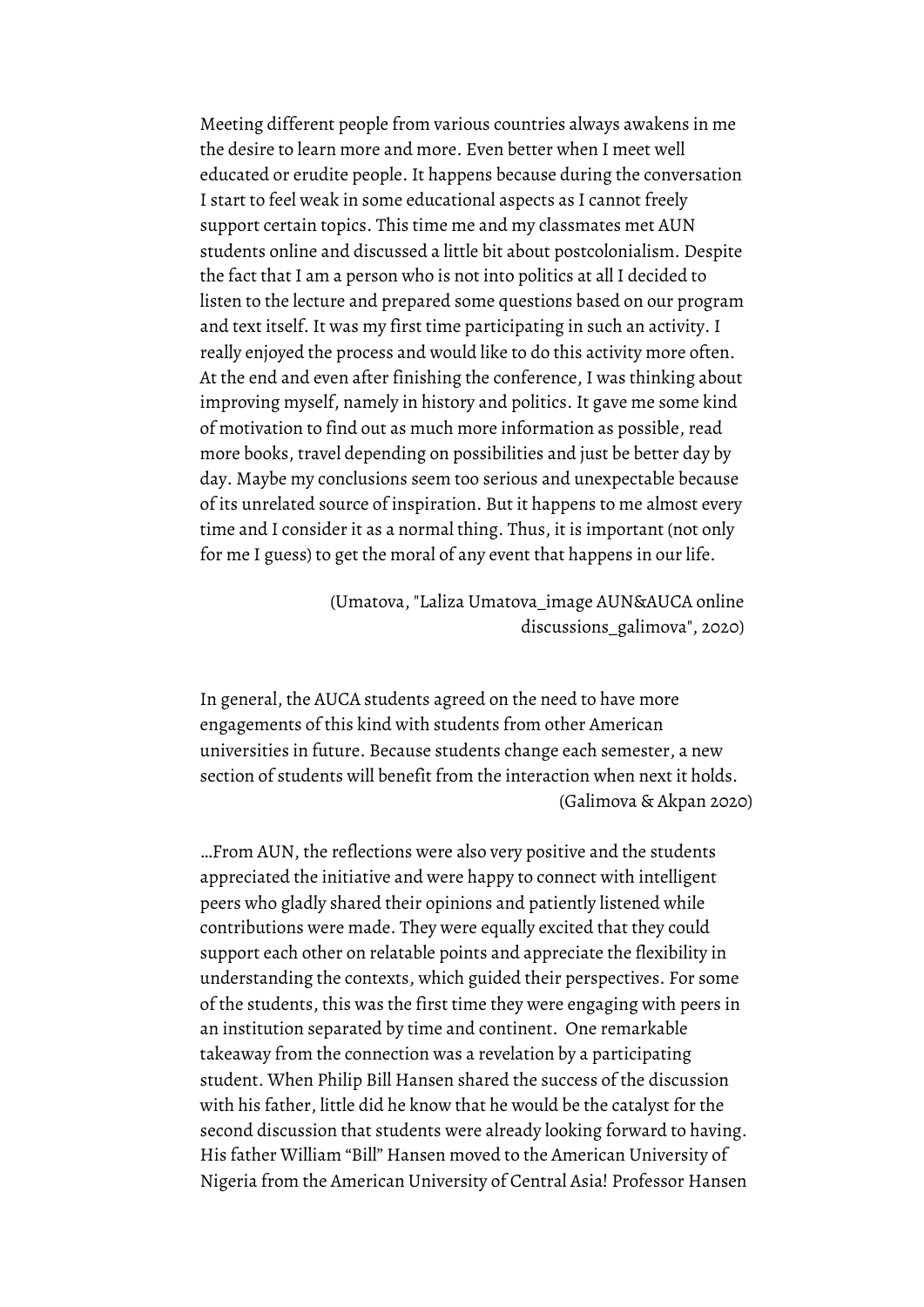was very ecstatic about the collaboration and hoped to participate in a subsequent one. So just before examinations started at AUN, another interface was scheduled and our special guest was Prof. Bill Hansen, chair of International and Comparative Politics and director of the Center for Governance, Human Rights and Development at AUN… (Galimova & Akpan 2020)

From the pedagogical point of view, the International Virtual Discussion of Postcolonial Literature was successful in a remote learning context as it let students interact with people they would have never met during their lifetime. In addition, students were grateful that they could have got answers to their questions right from the representatives of the Nigerian culture. Furthermore, a remote learning format does not need much financial support, which is a great help for young researchers. Moreover, students of both universities exchanged their emails and who knows maybe they would talk more about issues that had not been touched during the online event via private correspondence.

Likewise, this assignment helped me to demonstrate some ambitious students that they needed more practice in English as some of them are accustomed to speaking fluently without appropriate grammar, literally translating their mother tongue. They were reluctant to correct their grammar mistakes thinking that if the instructor understands them, others will understand their ideas too. For example, there was one case when Pr. William Hansen (one of the guest participants) directly mentioned that he did not understand what the student said and the host had to come to her rescue, to clarify what she meant. That is why the student wrote in the Forum about her desire to improve her pronunciation and grammar.

Not once do we hear from our students that modern education lacks real-world connections. In times of Globalization, the mission of professors is not only to provide students with the theoretical material but also to reveal new horizons of students' future activities in the field of international communication, business negotiation, entrepreneurship, and leadership within the framework of the English Language classes. So according to NextThought Team, "CL is based on the notion that learning is about expanding the connections between people and information within a learner's personal network. In this model, the individual learner exists at the center of his/her own learning network and expands knowledge and understanding by increasing the number of connections between nodes in that network. ("What Is Connected Learning?" 2019) In other words, "CL leverages the advances of the digital age to make that dream a reality connecting academics to interests, learners to inspiring peers and mentors, and educational goals to the higher-order skills, the new economy rewards.

This Virtual Discussion is worked out according to the scholar Terry Heick's approach to learning built around student curiosity, self-directed learning, and passion-based work.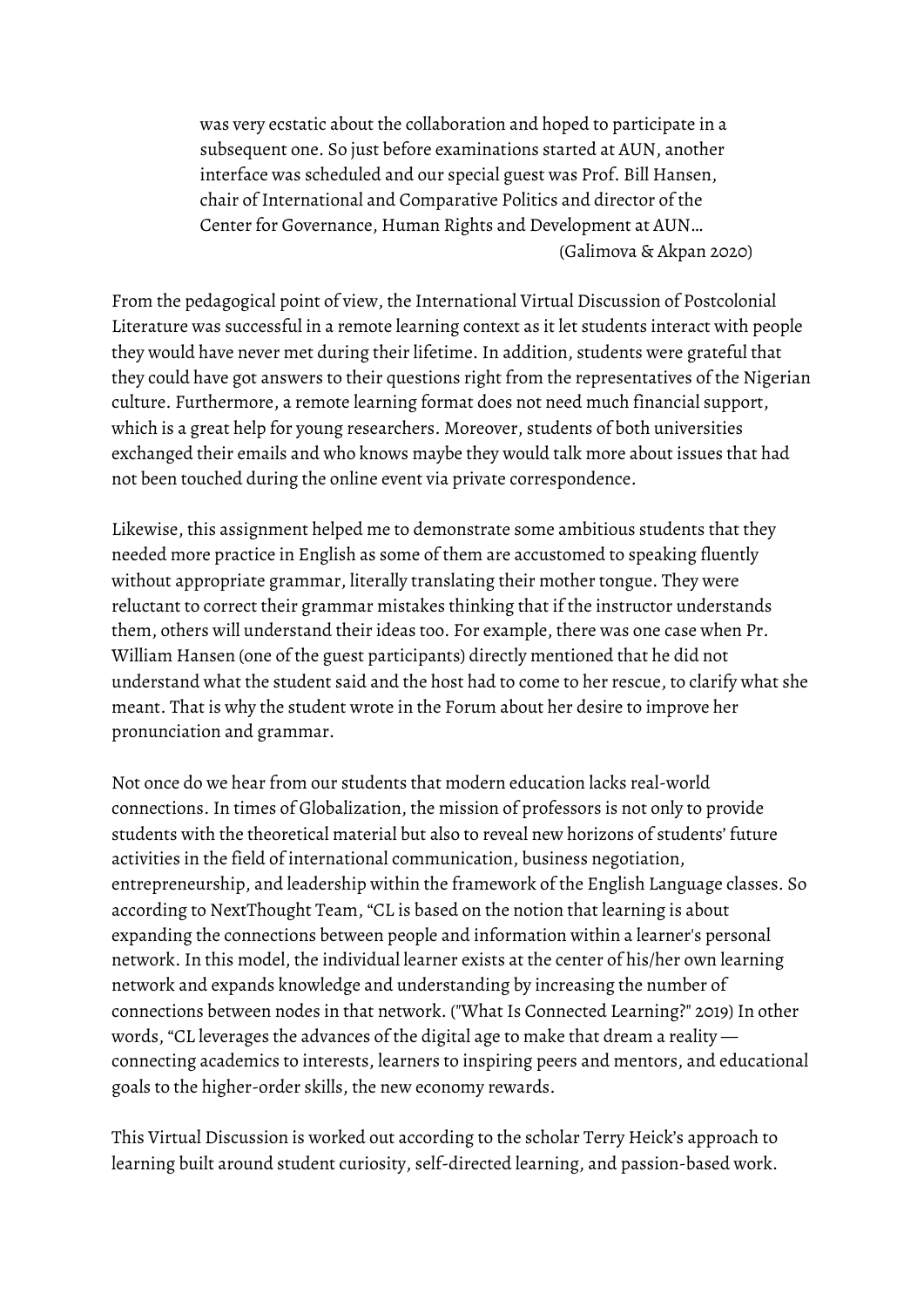Students themselves are in control, choosing what they study, how they study it, and what they do, produce, or create as a result. As a learning model, it promotes inquiry, research, creativity, and self-directed learning. (Heick "6 Design Principles Of Connected Learning" 2020)

Our university provides connected learning environment, so the Virtual Discussion assignment under consideration is:

**-Interest-Powered** as students were eager to participate in the online event and were really willing to ask questions they were interested in because (1) they themselves picked the topic of their international discussion not teachers, (2) they wrote a research paper on the topic they were passionate about, (3) they met live representatives of the culture they had read in the book and asked them up-to-date questions is a breathtaking experience, isn't it?

**- Production-Centered** as Connected learning promotes skills and dispositions for lifelong learning and for making meaningful contributions to today's rapidly changing work and social conditions." Heick "6 Design Principles Of Connected Learning" 2020); The learning comes from actively producing, creating, experimenting, and designing. After the virtual discussion, students were free to choose either to write about their findings in their research paper, or participate in forums, or publish an article in The New Start student newspaper. If students produce a tangible project, it boosts their self-confidence and they are sure to be able to do something more complicated. If you are interested, you can find Ratibor Goriainov's article that he posted on the AUCA website. (Goriainov 2020)

**- Peer-Supported** because "Connected learning thrives in a socially meaningful and knowledge-rich ecology of ongoing participation, self-expression, and recognition. In their everyday exchanges with peers and friends, young people fluidly contribute, share, and give feedback. Powered with possibilities made available by today's social media, this peer culture can produce learning that's engaging and powerful." (Heick "6 Design Principles Of Connected Learning" 2020) Based on the online follow-up forum, students who did not take part in the discussion due to technical reasons got jealous and expressed their strong desire to take part in the next virtual event.

### [Bilaliddin](https://app.schoology.com/user/87052003) T.

## Fri May 8, 2020 at 5:48 am

I never was in this online discussion because of my time conflicts.I think the students who participated in this discussion take a good experiences to improve their self.I mean they improve thair knowledge and their relationships also thair society.In addition, the AUN students are also liked this kind of discussion with us.Im not participating this is because i can say just may opinion.

(Tojmatov, "Bilaliddin Tojmatov\_image AUN&AUCA online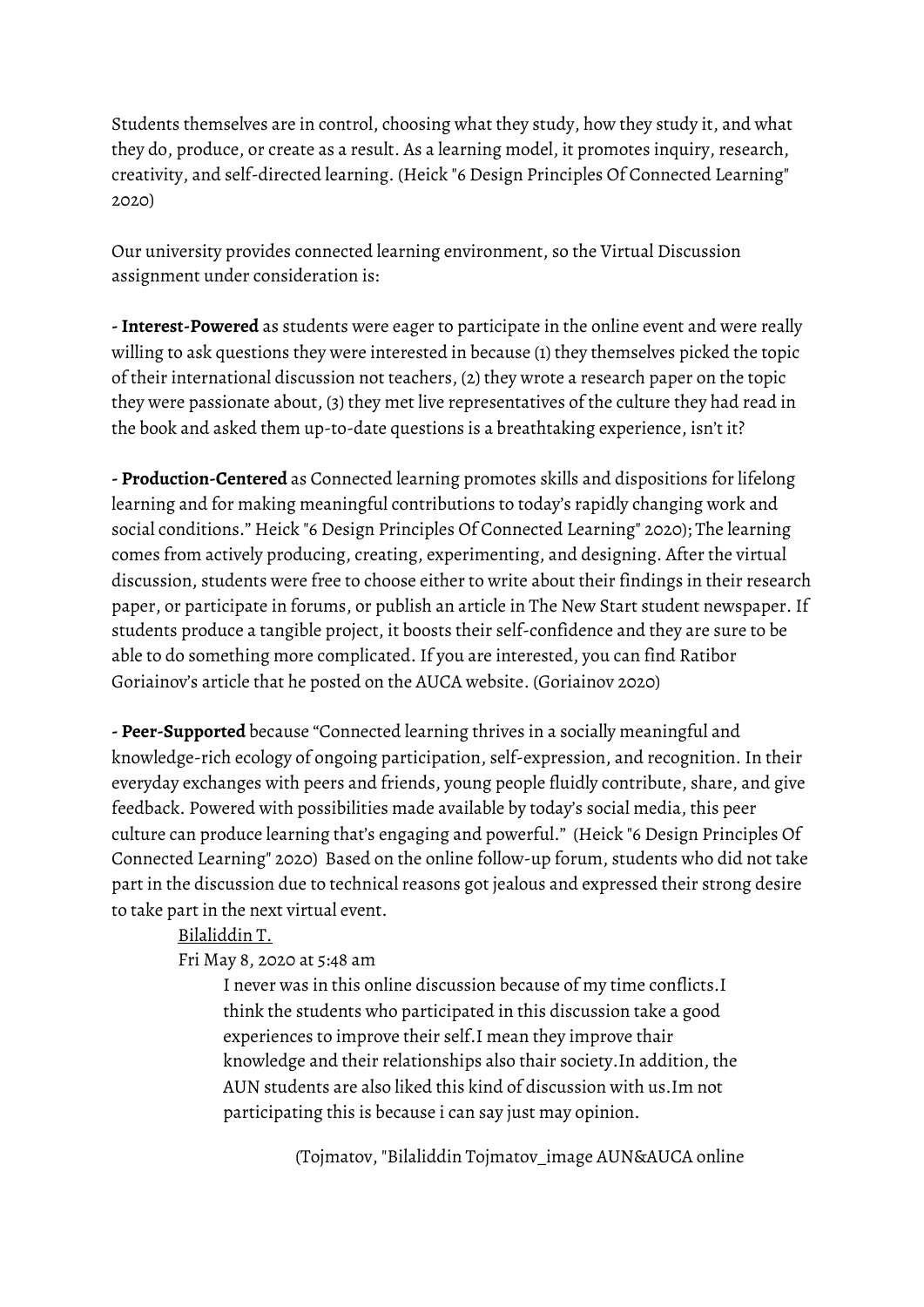### discussions\_galimova", 2020)

There were several shy students who kept quiet during the virtual discussion got inspired by the topic and said they would be better prepared for the next time. Nobody and nothing can stimulate students to study better than their peers.

- has a **Shared Purpose** as well.In the times of Coronavirus lockdown, when students have a feeling of depression and insignificance of their existence, such type of activity with shared purpose gives students a feeling of unity and significance. In addition, it inspires students to self-studying and discovering new solutions to their problems. Despite being located on two continents, students were surprised to find out that human beings have identical moral principles.

**- Academically-Oriented** as Connected Learning recognizes the importance of academic success for intellectual growth and as an avenue towards economic and political opportunity. When academic studies and institutions draw from and connect to young people's peer culture, communities, and interest-driven pursuits, learners flourish and realize their true potential. (Heick "6 Design Principles Of Connected Learning" 2020) With the help of this virtual assignment, students are able to see that their FYS class can be directly connected to the real world. They admit that such types of activities help them to overcome their shyness, boost their self-confidence, think of themselves critically, and realize their potential in the future.

**- Openly-Networked** since Connected Learning environments link learning in school, home, and, community because learners achieve best when their learning is reinforced and supported in multiple settings. Online platforms can make learning resources abundant, accessible, and visible across all learner settings." (Heick "6 Design Principles Of Connected Learning" 2020) That is to say, International Discussion conducted with the help of the Zoom platform gave students from both continents a sense of importance and mutual understanding merely staying at home and conducting inquiries on issues they are interested in.

### **The assignment**

The Virtual Discussion assignment consisted of four stages: (a) Prior to giving the assignment, (b) While preparing for the assignment, (c) During and (d) After having conducted the assignment.

(a) Prior to giving the assignment to students, the teachers should agree on the topic and the time of the virtual event. Because of different syllabi the target topic, which is supposed to be connected to the two syllabi and be interesting to students of both universities, is very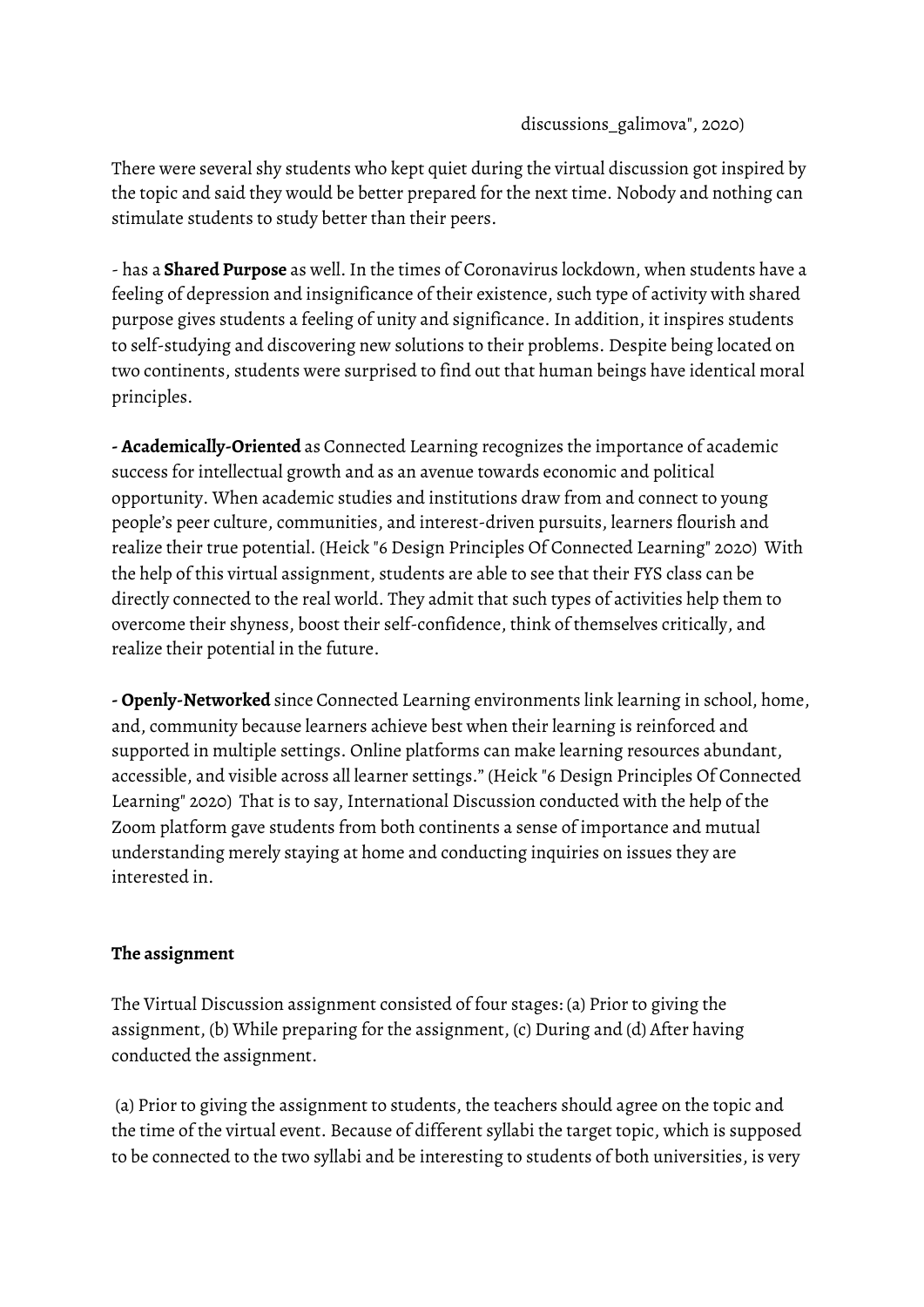hard to choose. The procedure of choosing the topic can be conducted through teachers or group monitors' correspondence, which is rather time-consuming. In our case, it took us up to 3 weeks to determine the topics.

(b) While preparing for the assignment each student is assigned for individual consultations via the teacher's "Personal Meeting room" on Zoom. In addition to the core texts that students discuss in class, it is important for teachers to facilitate students in searching for other materials and post them on the e-course, such as scientific articles, documentaries, movies, or other fiction stories related to the topic. To check the students' preparedness, we had debates on Post-colonialism and its Values. It is important to note that the teacher should give guidelines on how students should watch, read, and gather the material, i.e. the teacher can give leading questions, for instance, while watching to take notes answering the following questions: Who is the main character, where does the action take place, what is the main idea of the text/ documentary? What connection does the main idea have with your own research paper? What is the most surprising/shocking episode in the movie/article? Explain why? In what part of your research paper you are going to use it and why? To provide mature communication it is worth mentioning that students should have practice in using transitional phrases and sentence starters to agree with a previous speaker, express polite disagreement or ask a clear question. If the teacher notices that students have not had enough practice during class activities and need support, the instructor can advise students to have a handout next to them during the online event. (See Handout 2 "Transitions")

(c) During the virtual discussion, teachers ask students to take notes too as after the discussion students will be asked to submit follow-up assignments to get extra points. (See Handout 1 "Questions to keep in mind during the discussion or text annotation")

(d) After having conducted the virtual discussion, the teacher may ask students to participate either in the online follow-up forum posted on the e-course, write a 500-word argumentative/compare and contrast essay devoted to the online international event, or write a newspaper article and publish it in AUCA student paper. (Rubrics and Peer Review Forms to argumentative, comparative essays, and newspaper article, as well as selfassessment are attached below)

As our International Virtual Discussion of Postcolonial Literature was conducted between two universities located in two different countries, the hosts presented themselves, guests of the Discussion, and students from both universities by playing videos about the countries and universities. The videos were taken from the main websites of both universities. If students are willing to create their own introductory videos, do not hesitate to give them this chance.

0:01/3:45 My AUN." YouTube, https://www.youtube.com/watch?v=EzIrh\_fr3Y4.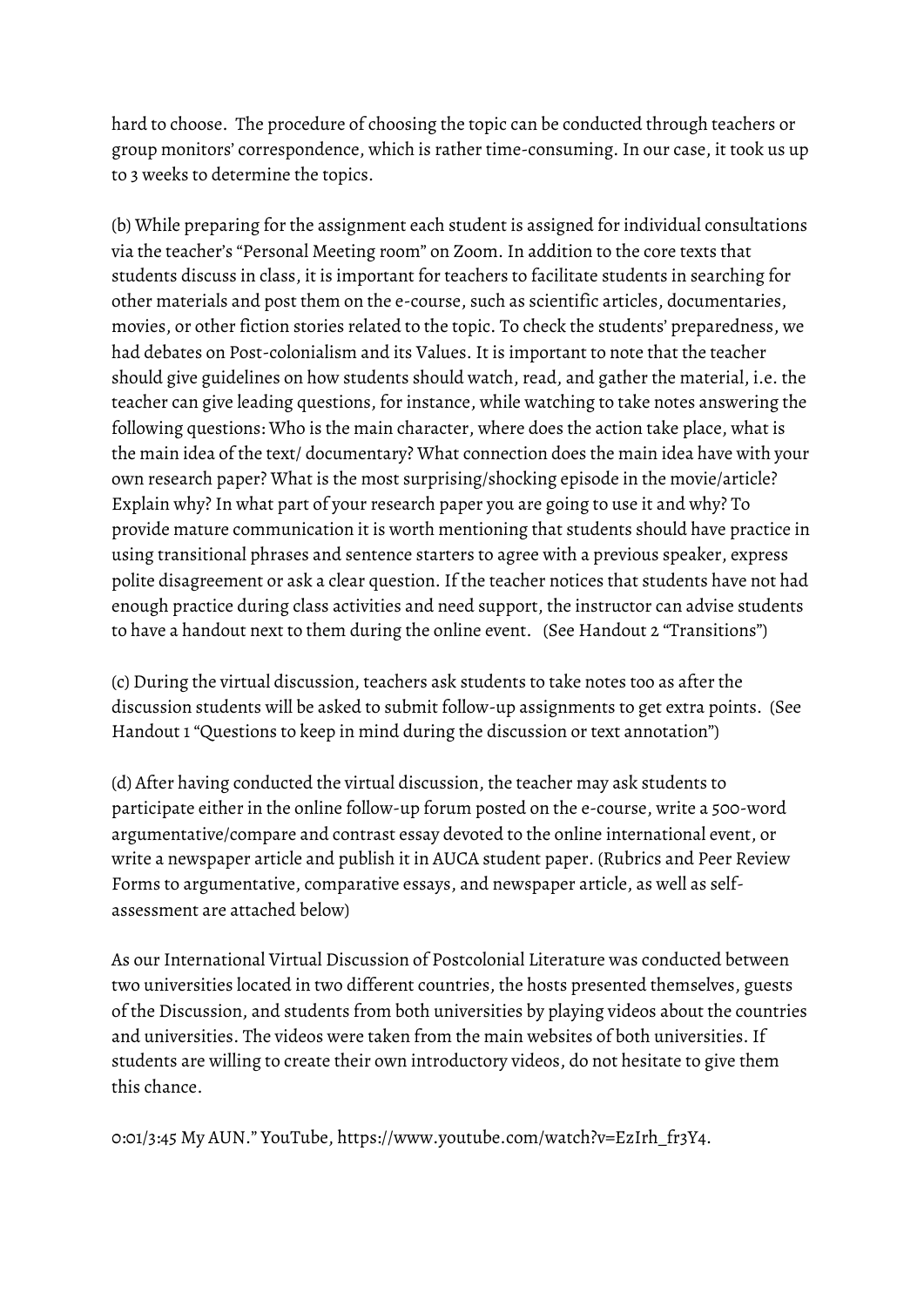0:01/2:57 Students from USA about AUCA." YouTube, www.youtube.com/watch?v=dsnIojeYr8c&t=1s.

Secondly, to briefly introduce the target topic, students of both universities gave general information about the authors, their backgrounds and the books that students were going to discuss just in case someone is not familiar with. (Please see the sample of it below.)

> …Born in 1930, Mr. Achebe was raised by Christian parents in the Ebuke village of Ogidi, in Southeastern Nigeria. He excelled in school and won a scholarship for his undergraduate studies. He became fascinated with world religions and traditional African cultures, and began writing stories when he was a university student. After graduation and work as a teacher, he joined the Nigerian Broadcasting Service, and it was during this period he wrote his first and, of course, his most famous novel, Things Fall Apart. It was one of the first African novels written in English to achieve national acclaim.

Set in the early days of colonization, Things Fall Apart tells the tragic story of a warrior, Okonkwo, who rigidly identifies himself with the values of traditional Egbo culture. For this reason, he lacks the flexibility of mind and heart to adapt to the changing conditions under imminent European colonization.

One of the first works of fiction to present African village life from an African perspective, Things Fall Apart was published in 1958, just two years before the end of the Century of British rule in Nigeria.

Written primarily for an African audience, Achebe's novels have gained universal appeal. Things Fall Apart is the most widely read African novel and has become one of the most important books in African literature. It has been translated into 50 languages and has sold well more than 10 million copies.

Through subsequent novels, short stories, poetry, critical essays, and political commentary, Mr. Achebe has consistently argued for the right of Africans to tell their own stories in their own ways.

(Reference "Famous Professors from Nigeria")

Then the floor was given to the guest speaker – William Hansen – Chair of Political Science Department at AUN, who gave a succinct talk about colonial and postcolonial times. After his speech, students started asking questions.

Here are the questions that AUCA students were interested in:

(1) What was the historical background of colonization? What were the aims of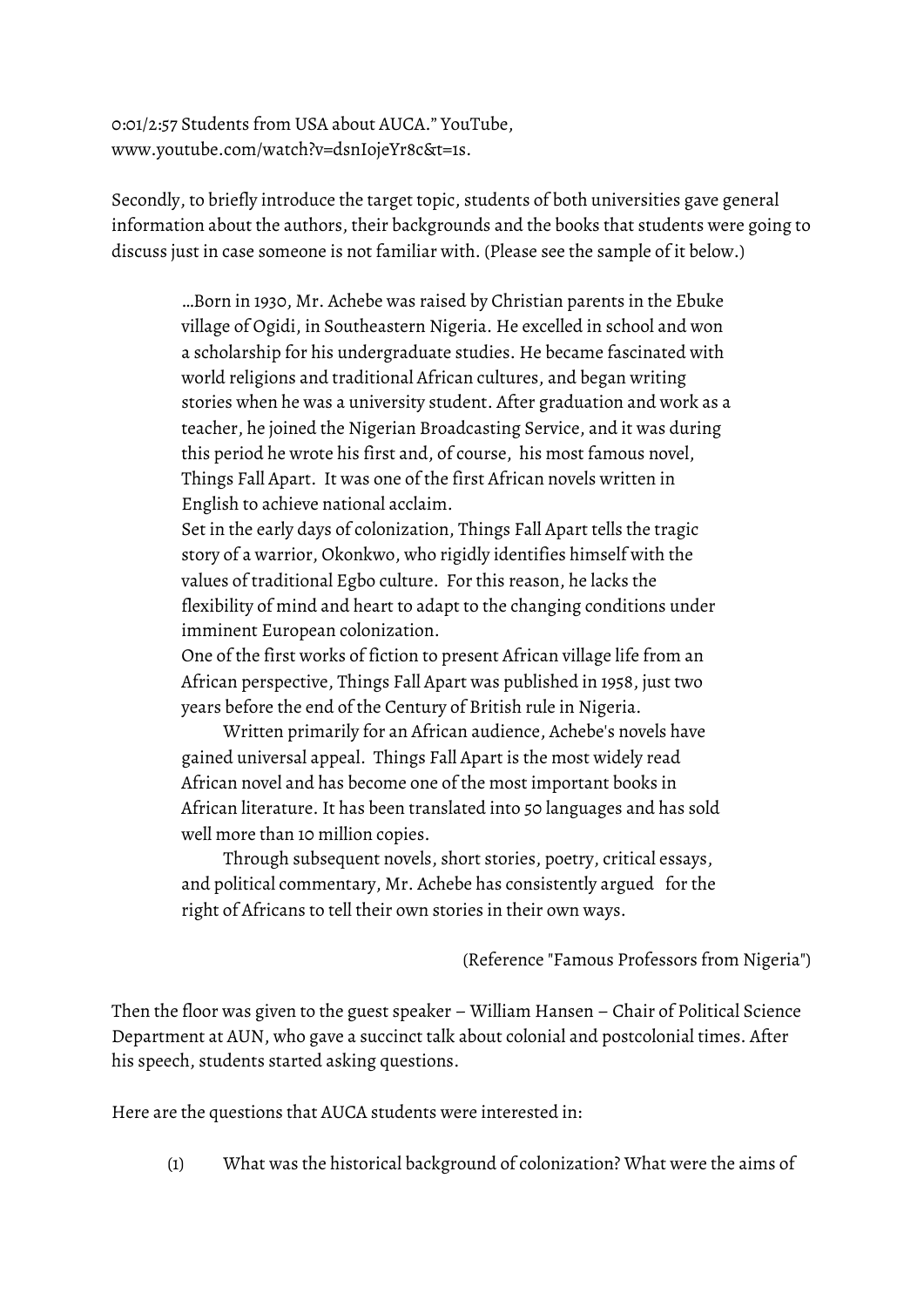colonization?

- (2) Do you agree with all the events that were described in the book Things Fall Apart? In other words, did Achebe manage to describe the Nigerian life accurately?
- (3) According to the book Okonkwo, the main character, was rather rude to his wives. Are women's rights violated nowadays?
- (4) Do you know any people like Okonkwo nowadays?
- (5) What can you say about violation of Human Rights in general in your country?
- (6) Are there any Voodoo people left in Nigeria?
- (7) Do you believe in "zombies"?
- (8) Does religion play a significant role in the life of Nigerian people?
- (9) What customs and traditions reappeared in post colonial era? What customs and traditions came back in postcolonial times?
- (10) How did colonialism affect the life of Nigerian people from economic perspective?

Finally, the hosts asked students from both universities if the discussion had met their expectations. The hosts wrapped up the virtual discussion, thanked the guest speaker and the participants, and invited the students to continue the newly born tradition and take part in the next virtual discussion.

## **[Handout1] Questions that students should keep in mind when annotating or analyzing the text or discussion**

1. Why am I asking this question? How is

it relevant to my research paper or

project?

2. What does this add to what I already know about the topic?

3. What is the most/least convincing here? What do I dis/agree with? What do I think about differently?

4. What is its relationship to other things

I've read? Does it verify, extend, or

contradict what others have said?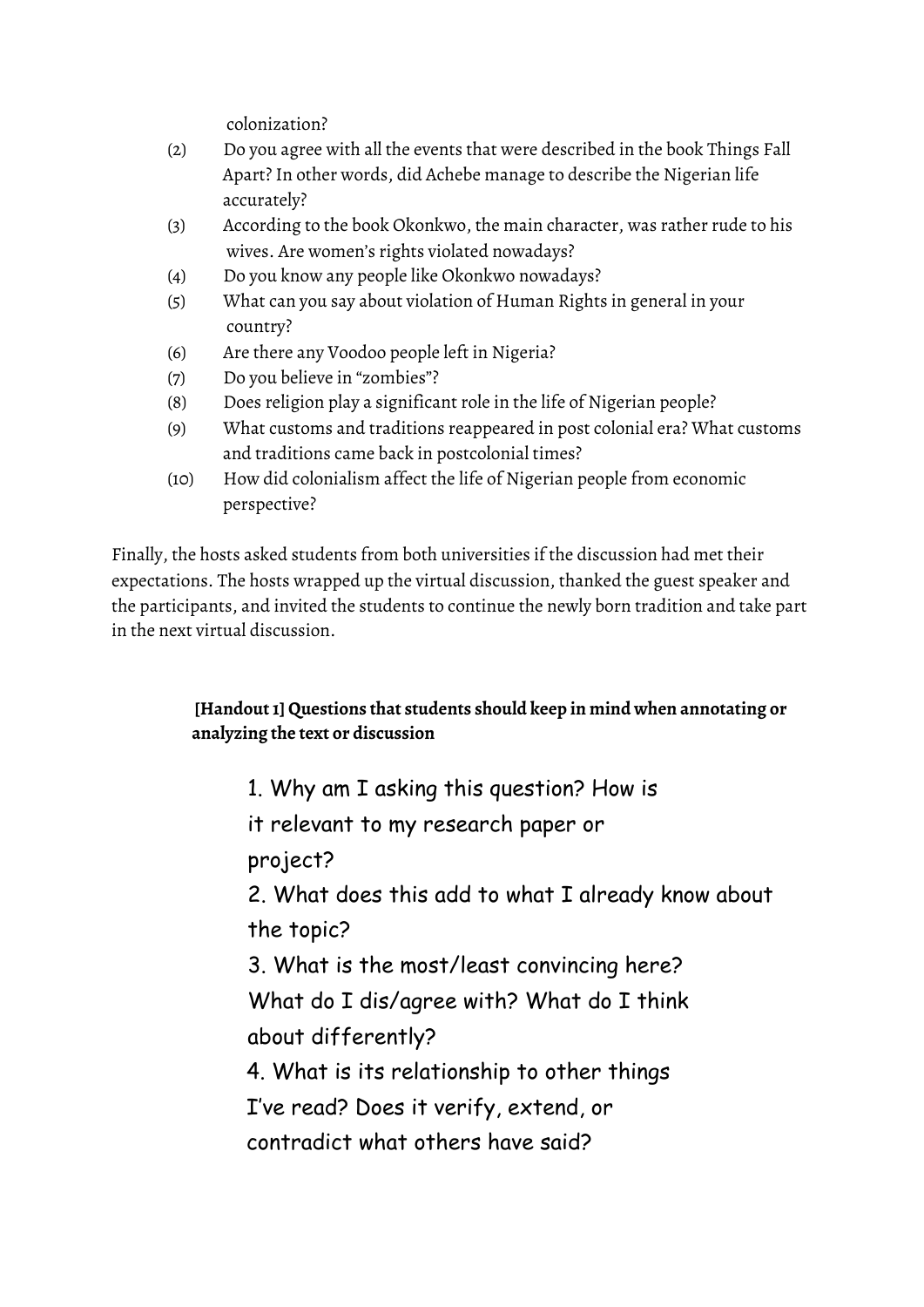5. How might I use this text in my project? Does is provide background (general information or factual evidence) I need? An argument whose claims I will engage? Evidence I will analyze and interpret? Where in my project might I use parts of this discussion? 6. Tell the story of your thinking about what you're reading as you read: my initial reaction to this is … but now I think and now I think 7. What questions does it raise? 8. How reliable or authoritative is this source? Have you seen it cited elsewhere? Where?

(Source: Bruce Ballenger's The Curious Writer "Advising Senior Projects: Helping Your Advisees Organize Their Ideas, their Materials, and Their Research Papers". Handout. Workshop, Jane Smith, December 2018, AUCA, Handout.)

## **[Handout 2] Transitional words, phrases, sentence starters to be used to join the discussion smoothly and politely:**

If you want to add your opinion:

"And +S+V+O…"

"Plus, +S+V+O…"

"Moreover, +S+V+O…""

"In addition, +S+V+O…"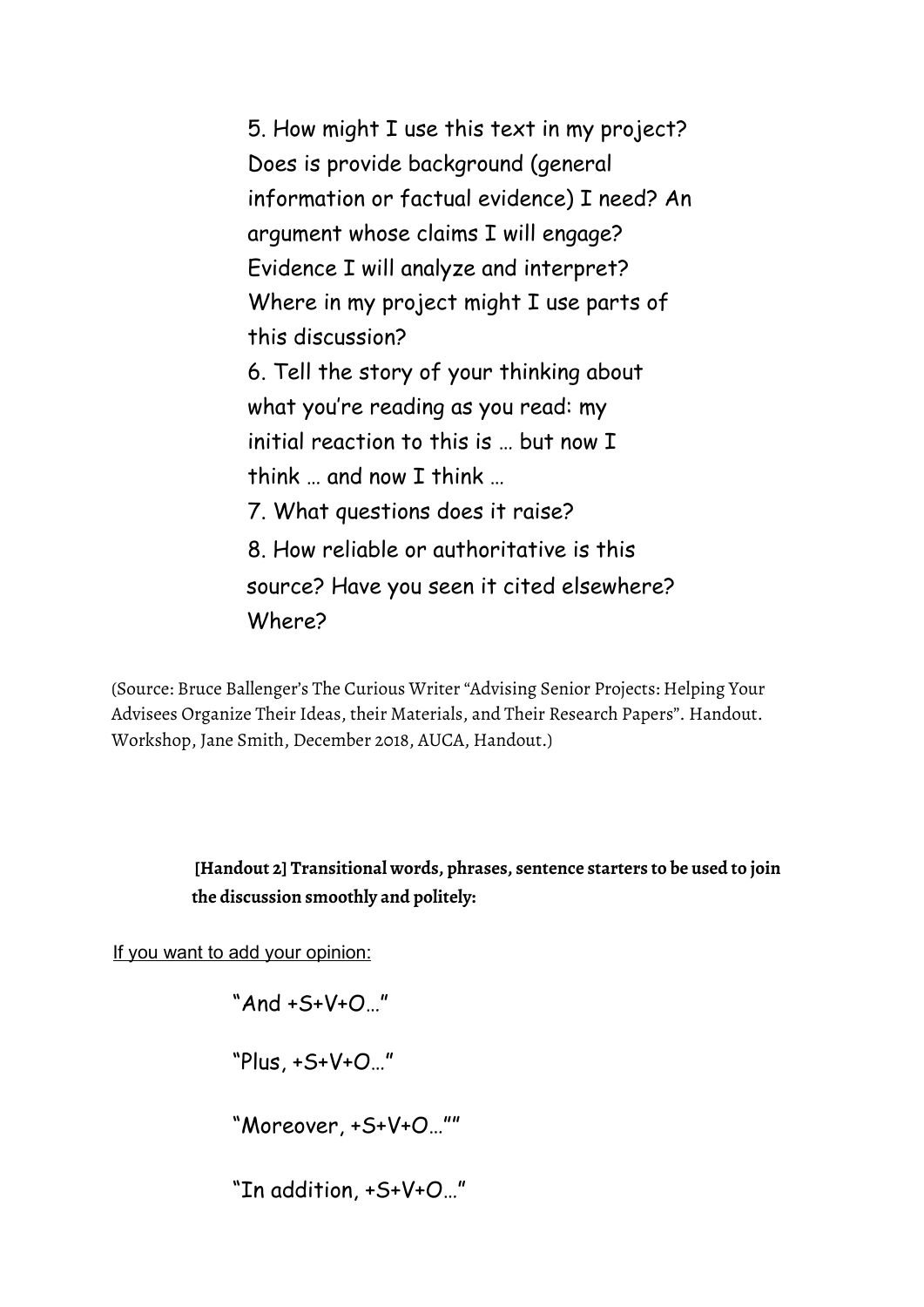"I wonder, why/when/how/where +S+V+O…" "I can't help saying that +S+V+O…"

If you want to contradict:

"Nevertheless, +S+V+O…"

"However, +S+V+O…"

If you want to conclude:

"So +S+V+O…" "Therefore, +S+V+O…" "As are result, +S+V+O…" "In conclusion, +S+V+O…"

If you have a question, wish to disagree with the speaker, or make sure you understand the speaker clearly:

"Although the idea of the author/speaker may seem obvious, it still remains unclear how/why/in what case/under what circumstances/what would happen if +S+V+O…"

"I hear you are saying that +S+V+O…+ FANBOYS, I want to add that +S+V+O…"

"I find that really interesting; however, I doubt that +S+V+O…"

"In other words, the speaker/the author wants to say that +S+V+O…"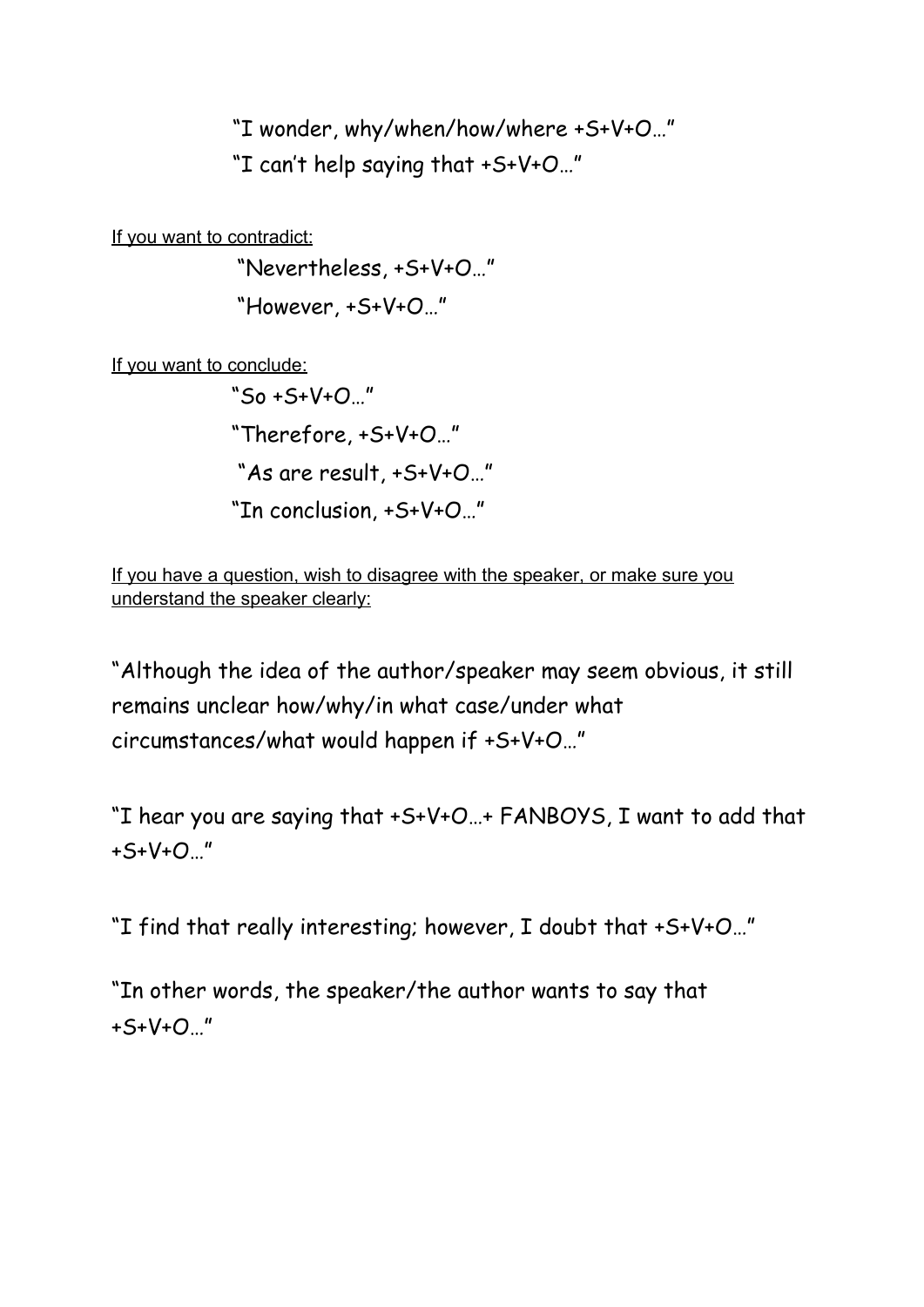(Source: "Sentence Starters", "Thinking through Dialogue", Peg Peoples, September 2016, AUCA, Handout.)

Note: On the e-course students can get a longer list of transitions if needed.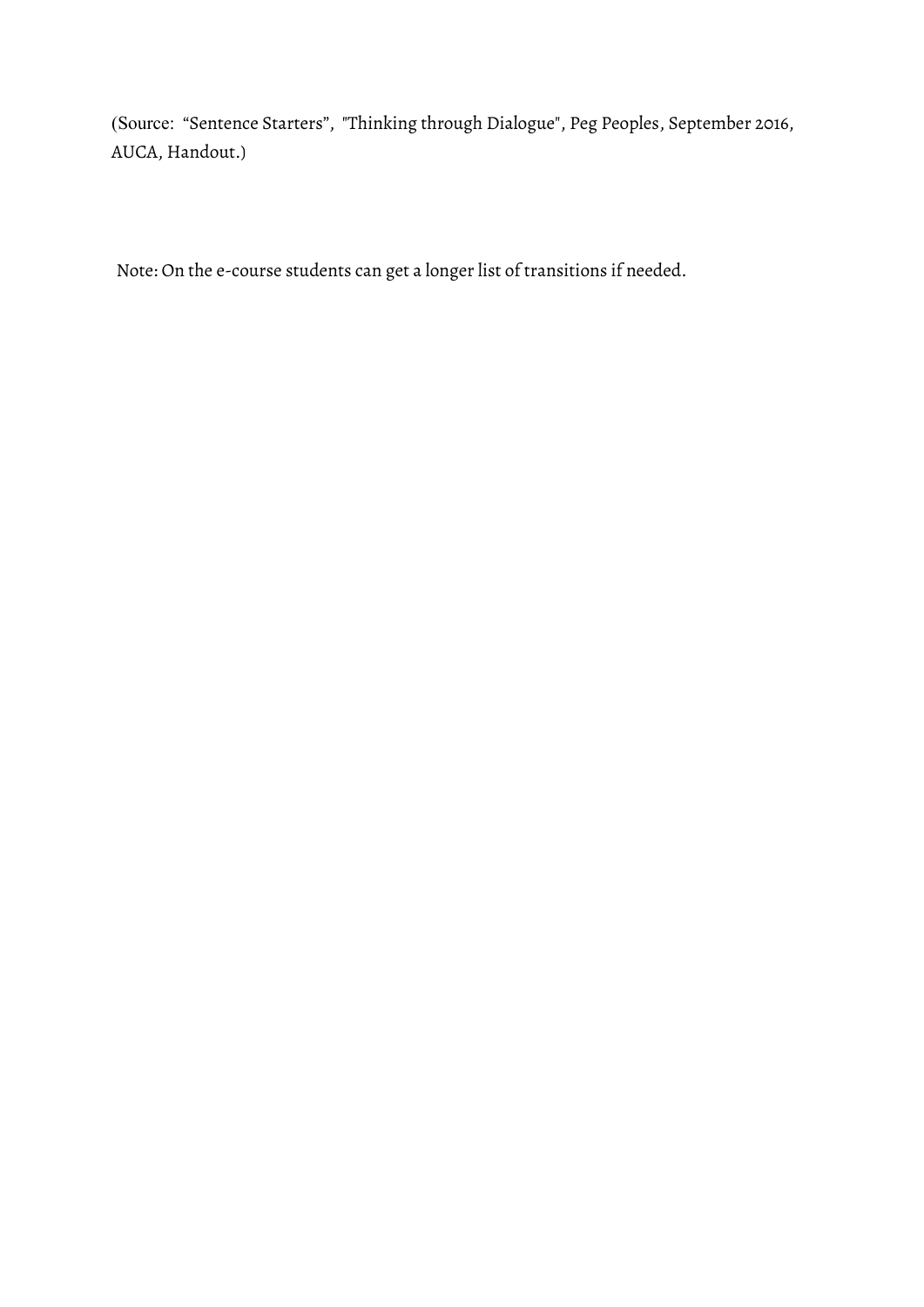### Works Cited

- Behruz Shabolov\_image AUN&AUCA online discussions\_galimova. (2020, May 20). Behruz Shabolov*\_image AUN&AUCA online discussions\_galimova*.
- Bilaliddin Tojmatov image AUN&AUCA online discussions galimova. (2020, May 20). Bilaliddin Tojmatov *\_image AUN&AUCA online discussions\_galimova*.
- Bruce Ballenger's The Curious Writer "Advising Senior Projects: Helping Your Advisees Organize Their Ideas, their Materials, and Their Research Papers". Workshop, .Jane Smith, December 2018, AUCA, Handout.
- Comparison and Contrast Rubric. www.readwritethink.org/files/resources/lesson\_images/lesson275/co mpcon\_rubric.pdf.
- "Sentence Starters", "Thinking through Dialogue", Peg Peoples, September 2016, AUCA, Handout.
- Hashem, Danah. "6 Reasons to Try a Single-Point Rubric." *Edutopia,* George Lucas Educational Foundation, 24 Oct. 2017, www.edutopia.org/article/6-reasons-try-single-point-rubric.
- Heick, Terry. "6 Design Principles Of Connected Learning." TeachThought, 11 May 2020, www.teachthought.com/the-future-of-learning/6-design-principles-connected-lear ning/.
- Galimova, Ekaterina, and Emilienne Akpan. The Birth of a New Tradition at AUCA International Online Discussions between the AUN and AUCA, 4 June 2020, auca.kg/en/auca\_news/4191/.
- Laliza Umatova\_image AUN&AUCA online discussions\_galimova. (2020, May 20). Laliza Umatova \_image AUN&AUCA online discussions\_galimova.
- Nazarbakht Yoftova \_image AUN&AUCA online discussions\_galimova. (2020, May 20). Nazarbakht Yoftova \_image AUN&AUCA online discussions\_galimova.
- "Newspaper Article Rubric", iRubric October 2020 www.rcampus.com/rubricshowc.cfm?code=U397CW&sp=yes&

Vandervelde, Joan. "Online Discussion Rubric." Texas Education Agency, 4 Jan. 2016.